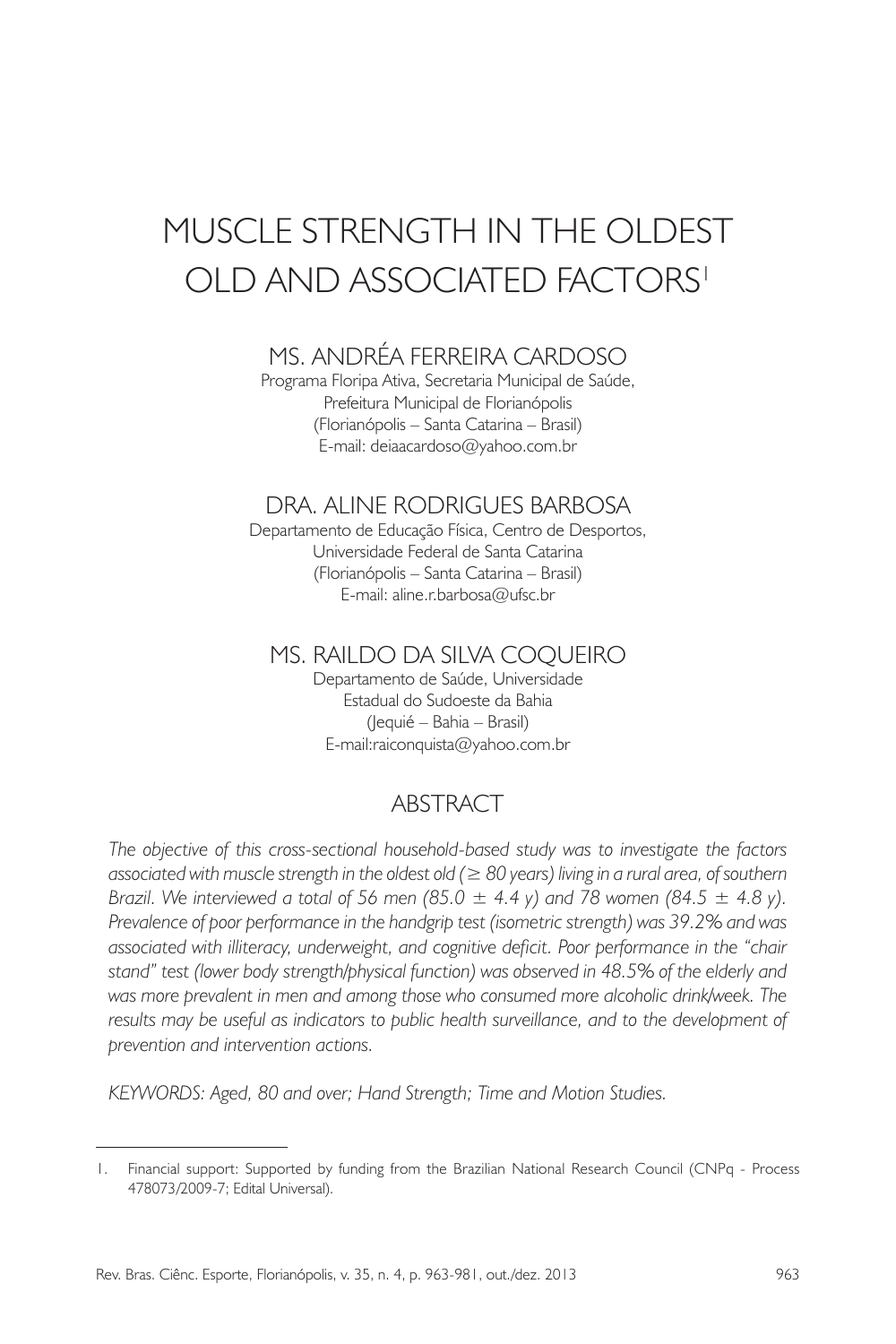## INTRODUCTION

Increased longevity, observed over the past few years (KIRKWOOD, 2008), draws to attention the need to study various aspects related with the health of the very elderly, among which the one that stands out the most is muscular strength, a physiological variable that is fundamental for functional status. Cross-ssectional (BARBOSA *et. al*., 2005; BARBOSA *et al.*, 2011; FREDERIKSEN *et al.*, 2006; LING *et al*., 2010) and longitudinal (FREDERIKSEN et *al.*, 2006; LING *et al*., 2010) data indicate that there is a reduction in muscular strength with the advancing age, and this reduction is different for lower and upper limbs (VALENTINE *et al*., 2009). In elderly individuals, lowest level of muscular strength can affect the ability to perform daily motor tasks and/or the intensity of such activities (DEN OUDEN *et al*., 2011), resulting in dependence and reduced quality of life.

Studies carried out with elderly from different countries have identified a number of factors positively associated with lower muscular strength: mortality (LING *et al*., 2010), disability (TAEKEMA *et al*., 2010), reduced cognition (AL SNIH *et al*., 2009), underweight and/or malnutrition (SAMPER-TERNENT *et al*., 2008), and morbidities (ARTS *et al*., 2010). Furthermore, reduced physical activity levels and lower socio- -economic status can contribute to lower muscular strength (KUH *et al*., 2005).

No studies carried out in Brazil were found to consider the importance of muscular strength in maintaining the functional independence of the oldest old, especially from rural region. Since socio-economic, behavioral and health conditions affecting muscular strength can vary among populations, knowing their determining potentials is fundamental to develop more efficient strategies to prevent and treat functional dependence. Therefore, the objective of this study is to investigate the factors associated with muscle strength in the oldest old living in a rural area, of southern Brazil.

#### MATERIALS AND METHODS

#### AREA OF STUDY

The city of Antonio Carlos (229 km²), located 30 km from the capital of the state of Santa Catarina, south region of Brazil, is the highest producer of vegetables of the state. The city has good health and quality of life indicators, presenting high (0.827) Human Development Index (HDI) (PROGRAMA, 2009). Data from the Brazilian census 2010 show that the town's population is composed of 7,458 inhabitants, distributed mostly (68.6%) in small rural proprieties. Elderly subjects (≥ 60 years) represent 936 (12.8%) of the population in general (INSTITUTO, 2011).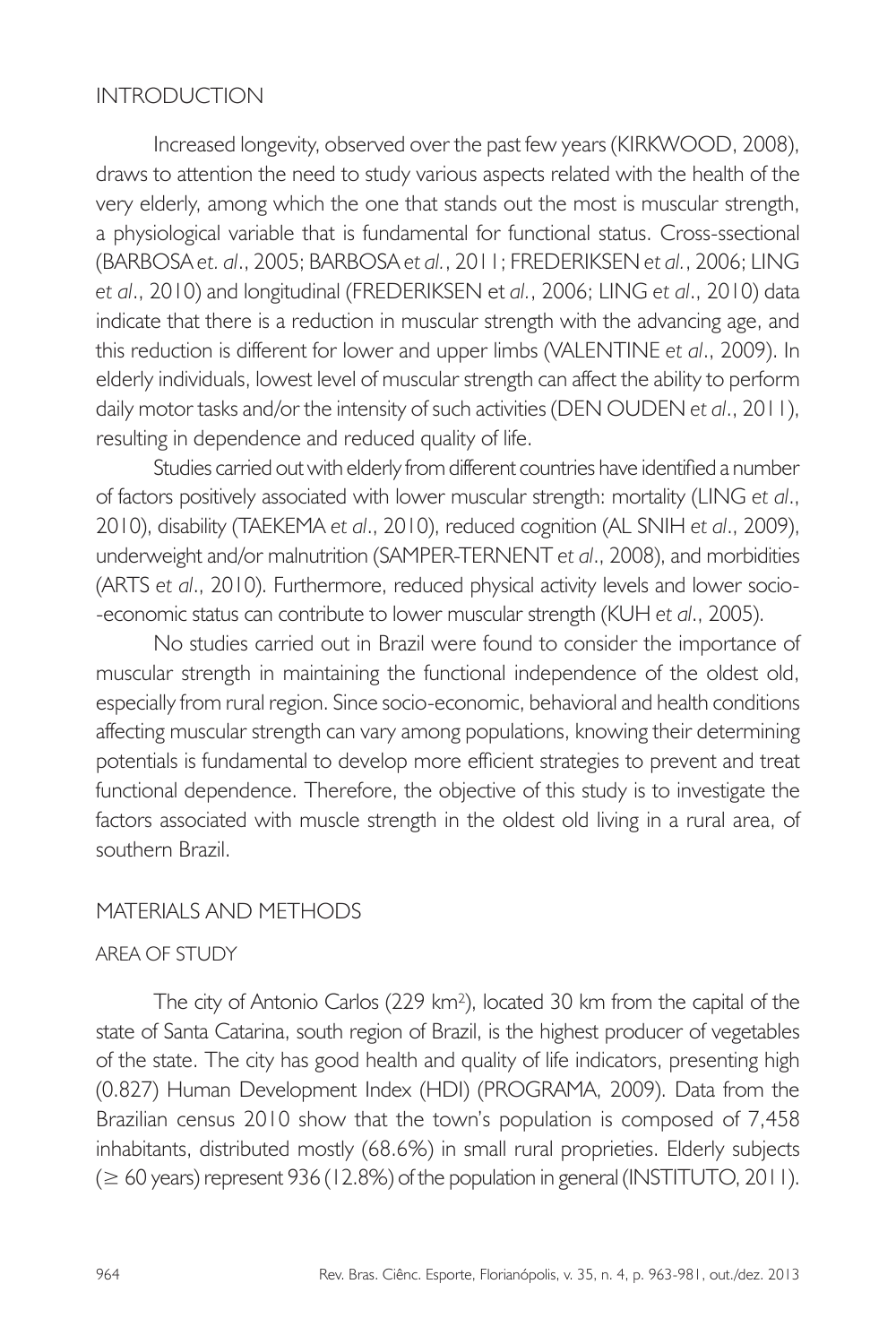Three Family Health Program teams (one doctor, one nurse, auxiliary nurses and community health) cover the whole town. This program aims to increase population access to primary care (BRANDÃO *et al*., 2011).

#### STUDY DESIGN AND POPULATION

This *population*-based *cross-sectional study* used part of the baseline data of the epidemiologic survey entitled, "Effectiveness of health actions, physical activity and nutrition in the elderly of Antonio Carlos – SC (Saúde-AC)".

The study population comprises all elderly aged 80 years or older  $(n=135)$ , registered in the town's Family Health Strategy program. However, one individual was absent during the whole gathering period of data (February to April 2010), resulting in 134 attendees. We used a form-based on the "SABE" survey (Health, well-being and aging) questionnaire (http://hygeia.fsp.usp.br/sabe/Extras/Questionário\_2000. pdf) carried out in Brazil and six others Latin America and the Caribbean countries (LEBRÃO; LAURENTI, 2005; ALBALA *et al*., 2005).

Two trained (60 hours) interviewers collected the data. The precision and accuracy of the physical performance measures were confirmed before the collection of data, with the coordinator's measures considered the gold standard for comparison. The reproducibility of the measures (intraexaminer, 0.93; interexaminer, 0.87) was done in 15 individuals, with a one-week difference between the first and the second measures. The interviewers went to campus accompanied by the Family Health Strategy health agents and authorized by the Board of Health and the town's Social Assistance.

The study was approved by the ethics committee from Universidade Federal de Santa Catarina (protocol no. 189/09).

## MUSCULAR STRENGTH

The testing procedures were the same used in the SABE survey (BARBOSA *et al*., 2005; BARBOSA *et al*., 2011) and will be described brielly.

A handgrip dynamometer (Takey Kiki Kogyio TK 1201, Japan) was used to assess upper body strength (isometric). The test was taken using the arm that the subject considered dominant, with the elderly in the sitting position. In order to assess the handgrip strength test performance (in kilograms), sex-specific tertiles from the study population were used as cutoff points:  $\leq 1^{st}$  tertile, 27 kg (men) and 17 kg (women), poor performance;  $> 1<sup>st</sup>$  tertile = sufficient performance.

The "chair stands" test, used to assess lower body strength/physical function, consisted of time taken in seconds to rise five times from an armless chair (with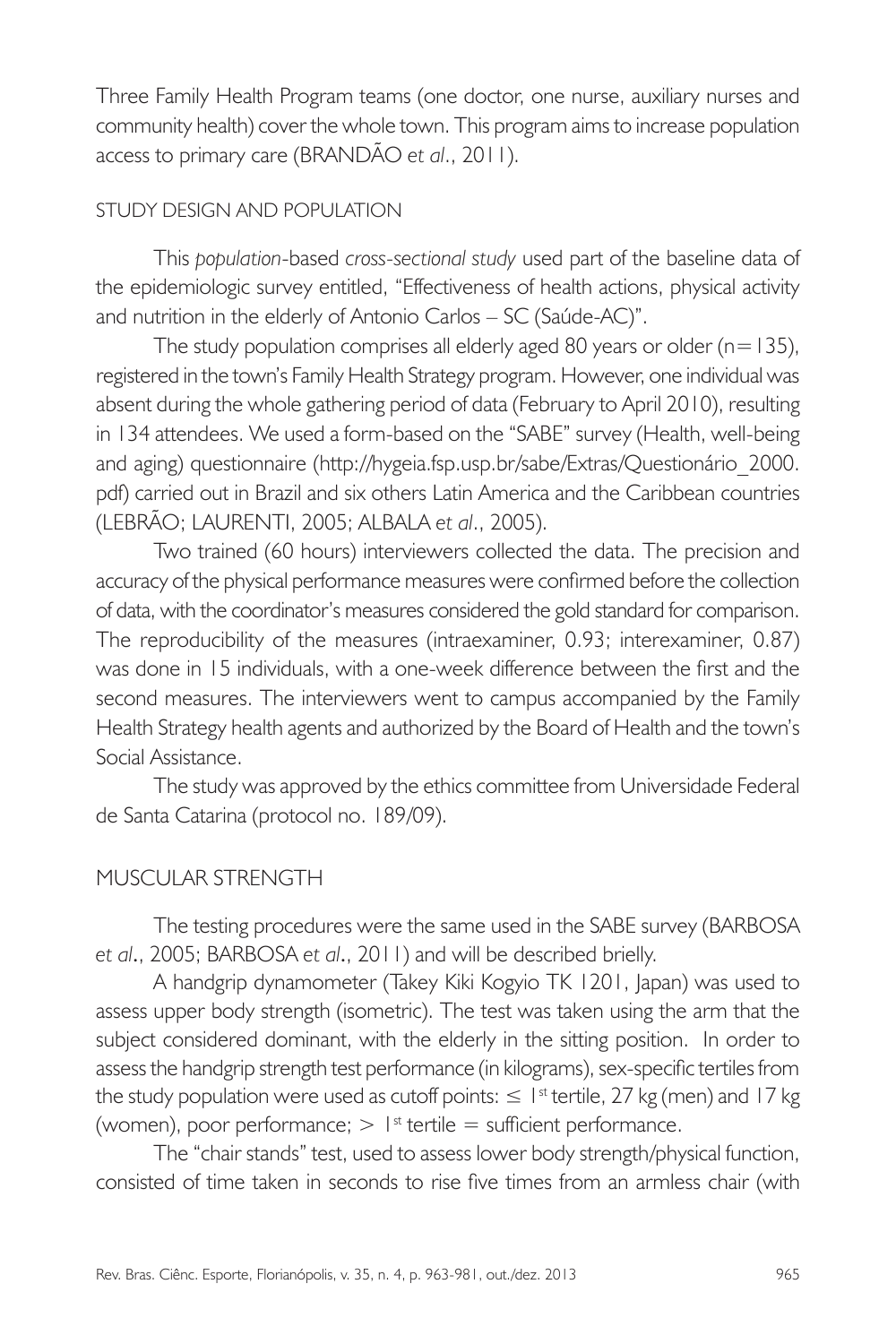crossed arms) and this test was considered to be successfully accomplished when completed in < 60 seconds. In order to assess the lower body strength test performance (in seconds), tertiles from the study population were used as cutoff points:  $\geq$ 1st tertile (11 seconds), poor performance; < 1st tertile = sufficient performance.

*Exclusion criteria for the tests:* The elderly who refused to take the tests or were unable to understand the instructions due to cognitive problems and subjects unable to perform the maneuvers because of physical limitations; those who could not walk or needed help to keep standing, had paralysis on any extremity, had a prosthesis on either leg, or could not keep balance did not take the chair stand test; those who had undergone arm or hand surgery in the three months prior to data collection did not take a handgrip strength test.

## EXPLANATORY VARIABLES

Sex (women/men); literacy (yes/no); living arrangement (alone/accompanied). The prevalence (yes/no) of previously diagnosed diseases (diabetes mellitus, high blood pressure, arthritis/arthrosis, osteoporosis, stroke, pulmonarydisease or heart attack; number of morbidities (0-2 / 3 or more). Body mass index (BMI < 22.0 kg/m<sup>2</sup>, underweight; BMI ≥ 22.0 kg/m<sup>2</sup>, normal range /overweight) (AMERICAN, 2002), body mass and height were measured using standard procedures. In cases when obtaining these measurements was difficult or not possible, equations were used to estimate body mass (CHUMLEA; ROCHE; MUKHERJEE, 1987) and height (CHUMLEA et al., 1988). Consumption of alcoholic drinks (0 or 1 a week/ 2 or more days a week); smoker (never smoked/current or former smoker); self-reported sitting time (ST), in tertiles (<4 hours/day;  $\geq 4$  <6 hours/day;  $\geq 6$  hours/day) (CRAIG *et al*., 2003). Cognitive status (cognitive deficit, no cognitive deficit), identified using the Mini Mental Exam, modified and validated (ICAZA; ALBALA, 1999).

## STATISTICAL PROCEDURES

We used mean, standard errors and prevalence rates for the descriptive analysis. The association between dependent variables and explanatory variables were verified by Poisson regression model (crude and adjusted), confidence interval of 95%. In the crude analysis, we used the Wald test to estimate the prevalence of lower levels of handgrip strength and lower limb strength/physical function by categories of explanatory variables. The adjusted analysis followed hierarchical model (FIGURE 1) and were included all variables that showed a statistical significance of at least 20% ( $p \le 0.20$ ) in the crude analysis.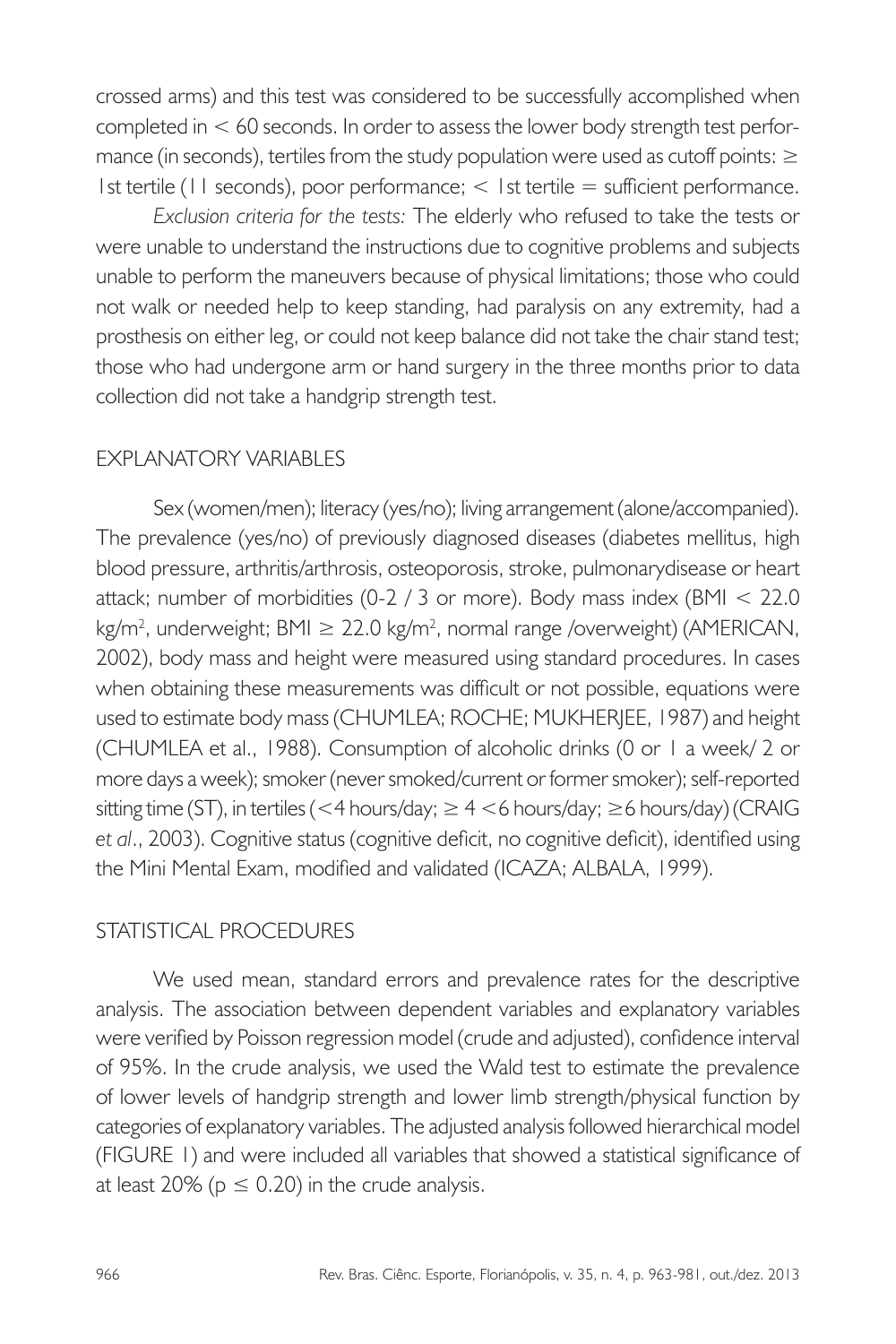The variables of level 1 were adjusted for themselves, and those that obtained  $p \le 0.20$  remained in the model for adjustment of the variables in the next levels. Subsequently, we included variables in the level 2 ( $p \le 0.20$  in the crude analysis). The variables that remained statistically significant at least 20% were retained in models, along with the variables in level 1, to make the adjustment variables in level 3 ( p value  $\leq 0.20$  in the crude analysis). In this step, variables that remained a statistical significance of at least 20% were maintained in the final models, together with levels 1 and 2 variables. The significance level adopted was 5% ( $p \le 0.05$ ). The data was computed and assessed with *Statistical Package for the Social Sciences for Windows* (SPSS, version 16.0®).



Figure 1. Simplified hierarchy model for handgrip strength and lower limb strength/physical function in oldest old. (Antonio Carlos-SC, Brazil, 2010)

#### RESULTS

Among participants, 58.2% were women ( $n = 78$ ) and 41.8% were men  $(n = 56)$ . The mean age was  $85.0 \pm 4.4$  (male) and  $84.5 \pm 4.8$  (female). There was one refusal to perform the tests, two of the elderly attempted but did not accomplish the lower limbs strength test, three individuals were incapable of performing the handgrip test and 21 (twenty one) were incapable of performing the lower limb strength/physical function test.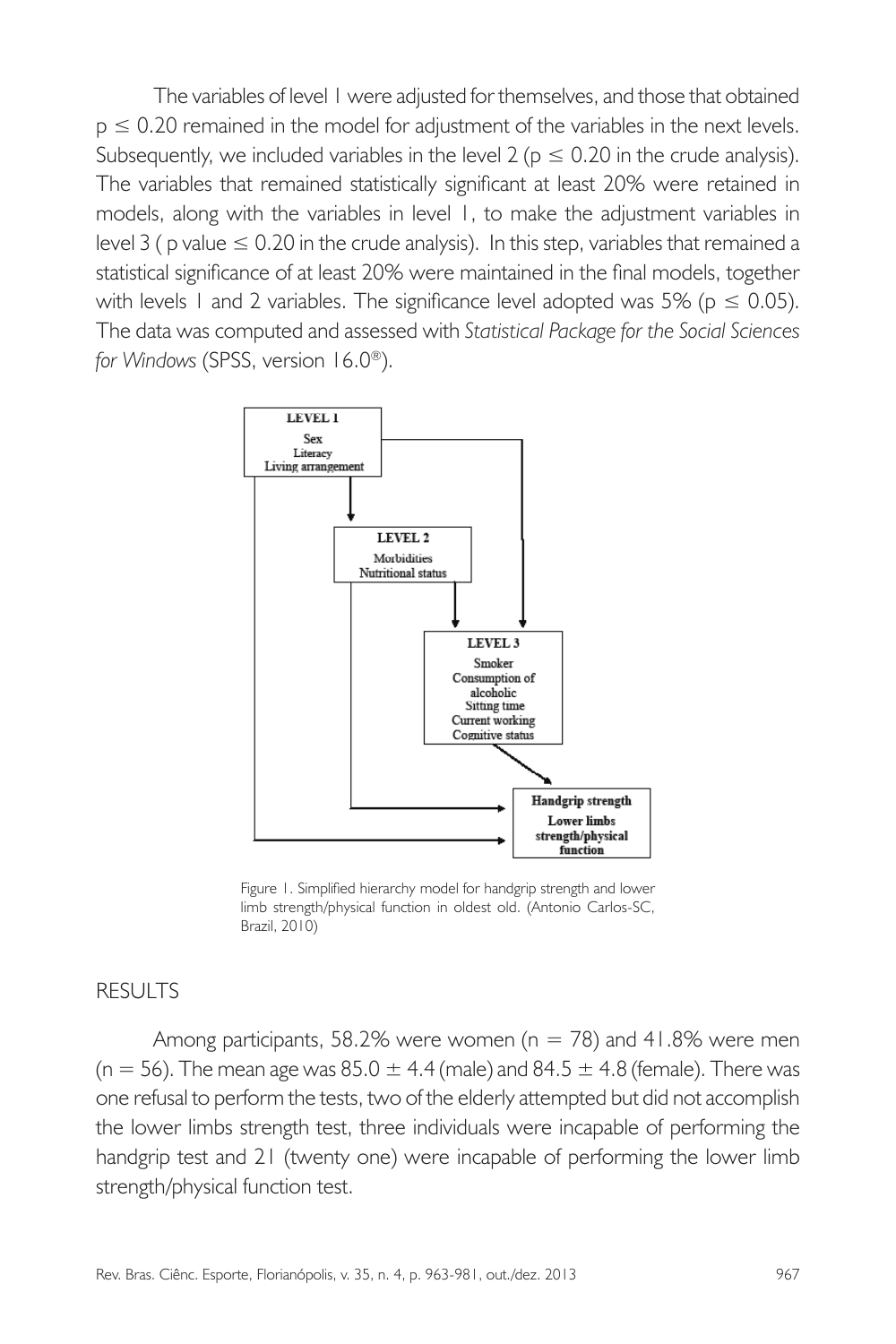The characteristics of the study population are presented in Table 1. It can be observed that the most of elderly was literate, lived accompanied, reported 0-2 morbidities, never smoker, consumed alcohol  $2$  or  $+$  day/week, had normal range/overweight, had no cognitive deficit, and was not currently working. The most frequent diseases were (in order of prevalence): high blood pressure, cardiac disease and arthritis/arthrosis. Prevalence of the most sitting time ( $\geq 6$ h./day) was approximately one third.

| Variables             | Response rate (%) | n                       | $\frac{0}{0}$ |
|-----------------------|-------------------|-------------------------|---------------|
| Literacy              | 100.0             |                         |               |
| No                    |                   | 23                      | 17.2          |
| Yes                   |                   | $\Box$                  | 82.8          |
| Living arrangement    | 100.0             |                         |               |
| Alone                 |                   | 23                      | 17.2          |
| Accompanied           |                   | $\vert \ \vert \ \vert$ | 82.8          |
| Hypertension          | 100.0             |                         |               |
| Yes                   |                   | 98                      | 73.1          |
| No                    |                   | 36                      | 26.9          |
| <b>Diabetes</b>       | 99.3              |                         |               |
| Yes                   |                   | 22                      | 16.5          |
| No                    |                   | $\Box$                  | 83.5          |
| Arthritis/Arthrosis   | 99.3              |                         |               |
| Yes                   |                   | 30                      | 22.6          |
| No                    |                   | 103                     | 77.4          |
| Osteoporosis          | 97.8              |                         |               |
| Yes                   |                   | 25                      | 9.1           |
| No                    |                   | 106                     | 80.9          |
| Heart attack          | 99.3              |                         |               |
| Yes                   |                   | 43                      | 32.3          |
| No                    |                   | 90                      | 67.7          |
| Pulmonary disease     | 100.0             |                         |               |
| Yes                   |                   | 17                      | 12.7          |
| No                    |                   | 117                     | 87.3          |
| Stroke                | 100.0             |                         |               |
| Yes                   |                   | 3                       | 9.7           |
| No                    |                   | 2                       | 90.3          |
| Number of morbidities | 100.0             |                         |               |
| 3 or more             |                   | 49                      | 36.6          |
| $0 - 2$               |                   | 85                      | 63.4          |

Table 1. Characteristics of the study population (Antonio Carlos-SC, Brazil, 2010)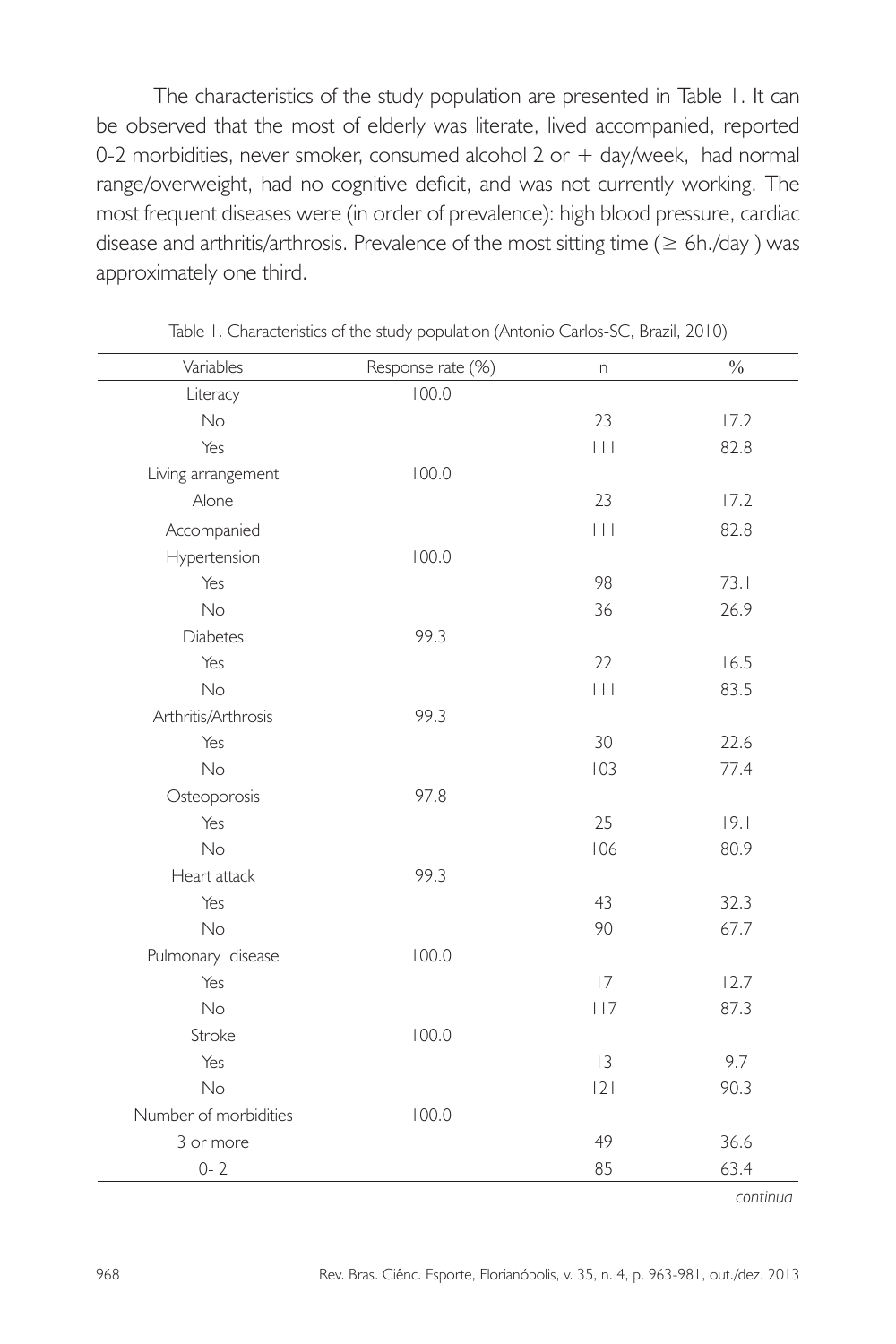| Variables                 | Response rate (%) | n.  | $\frac{0}{0}$ |
|---------------------------|-------------------|-----|---------------|
| Nutritional status        | 99.3              |     |               |
| Underweight               |                   | 25  | 18.8          |
| Normal range/overweight   |                   | 108 | 81.2          |
| Smoker                    | 100.0             |     |               |
| Current/ex-smoker         |                   | 42  | 31.3          |
| Never                     |                   | 92  | 68.7          |
| Alcohol consumption       | 100.0             |     |               |
| 0-1 day/week              |                   | 2   | 9.0           |
| $2$ or $+$ day/week       |                   | 122 | 91.0          |
| Sitting time*             | 92.5              |     |               |
| < 4h./day                 |                   | 42  | 33.9          |
| $\geq$ 4h. and $<$ 6h/day |                   | 45  | 36.3          |
| $\geq 6h./day$            |                   | 37  | 29.8          |
| Current working           | 100.0             |     |               |
| No                        |                   | 112 | 83.6          |
| Yes                       |                   | 22  | 16.4          |
| Cognitive status          | 100.0             |     |               |
| Cognitive deficit         |                   | 36  | 26.9          |
| No cognitive deficit      |                   | 98  | 73.1          |

\* The bedridden and non-wandering elderly (n = 10) were excluded.

## HANDGRIP STRENGTH AND ASSOCIATED FACTORS

Handgrip values varied from 2 to 30 kg (19.0  $\pm$  5.5 kg), for women (n = 76) and from 12 to 41 kg (30.0  $\pm$  7.2 kg) for men (n = 54) (p < 0.001). The prevalence of poor performance in this test was 39.2%.

Poor performance in the handgrip strength test was more prevalent between elderly who were illiterate (not know how to read or write) ( $p = 0.038$ ), with underweight ( $p = 0.008$ ), and with cognitive deficit ( $p < 0.001$ ). There were no statistical differences in relation to any other investigated variables. The results of the crude analysis showed that variables (explanatory) know how to read and write, living arrangement, pulmonary disease, nutritional status, sitting time and cognitive status reach statistical significance ( $p \le 0,20$ ) to be included in the hierarchical model (TABLE 2).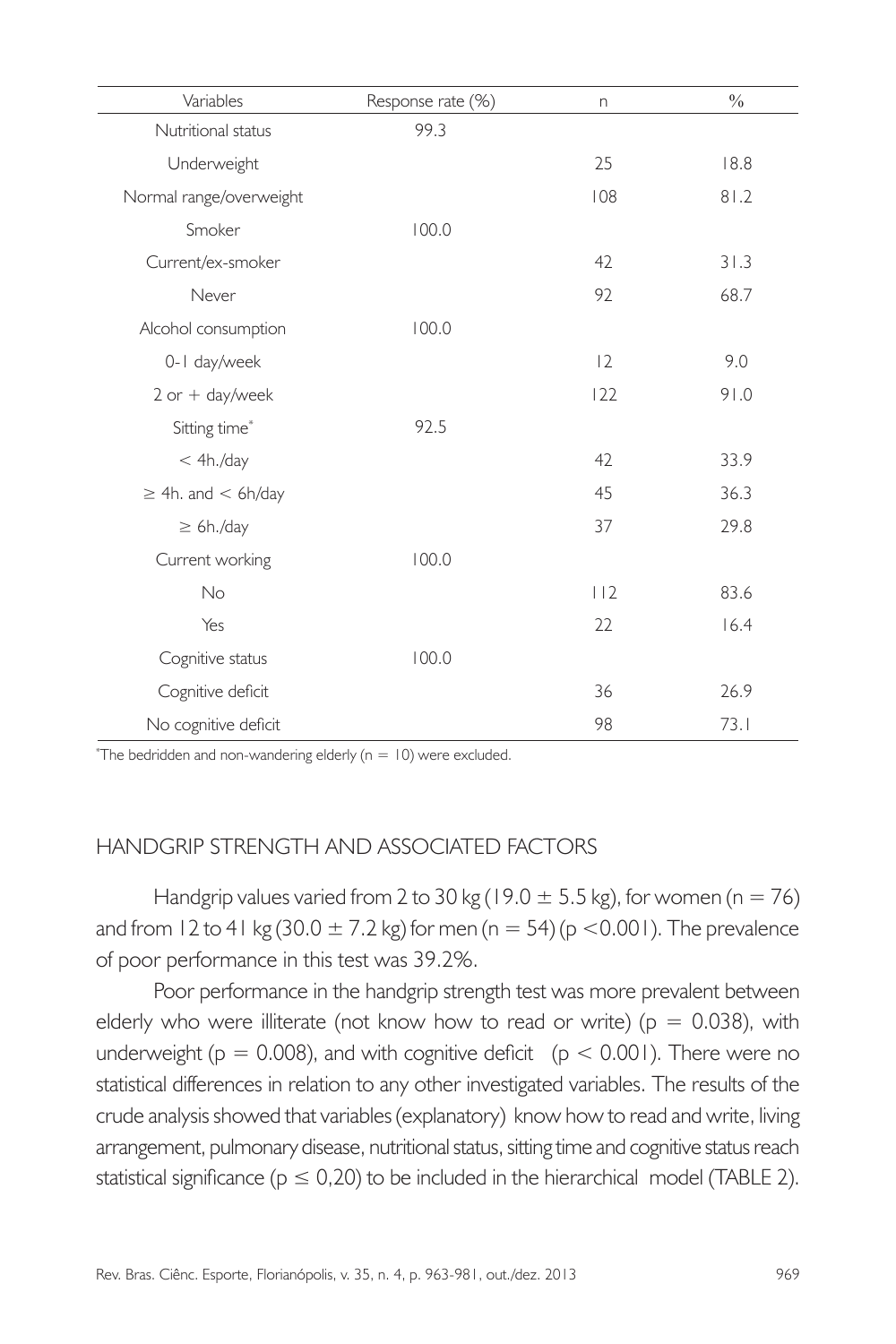| Level                          | Variables               | %    | $PR_{\underline{cube}}$ | CI 95%        | p     |
|--------------------------------|-------------------------|------|-------------------------|---------------|-------|
|                                | Sex                     |      |                         |               | 0.666 |
|                                | Male                    | 37.0 | 0.91                    | $0.58 - 1.41$ |       |
|                                | Female                  | 40.8 | 1.00                    |               |       |
|                                | Literacy                |      |                         |               | 0.038 |
|                                | No                      | 56.5 | 1.59                    | $1.02 - 2.47$ |       |
|                                | Yes                     | 35.5 | 1.00                    |               |       |
|                                | Living arrangement      |      |                         |               | 0.097 |
|                                | Alone                   | 21.7 | 0.51                    | $0.23 - 1.13$ |       |
| $\begin{array}{c} \end{array}$ | Accompanied             | 43.0 | 1.00                    |               |       |
|                                | Hypertension            |      |                         |               | 0.722 |
|                                | Yes                     | 38.3 | 0.92                    | $0.58 - 1.46$ |       |
|                                | No                      | 41.7 | 1.00                    |               |       |
|                                | <b>Diabetes</b>         |      |                         |               | 0.884 |
|                                | Yes                     | 38.1 | 0.96                    | $0.53 - 1.73$ |       |
|                                | No                      | 39.8 | 1.00                    |               |       |
|                                | Arthritis/Arthrosis     |      |                         |               | 0.718 |
|                                | Yes                     | 36.7 | 0.91                    | $0.53 - 1.54$ |       |
|                                | No                      | 40.4 | 1.00                    |               |       |
|                                | Osteoporosis            |      |                         |               | 0.942 |
|                                | Yes                     | 40.0 | 1.02                    | $0.60 - 1.75$ |       |
|                                | No                      | 39.2 | 1.00                    |               |       |
|                                | Heart attack            |      |                         |               | 0.406 |
|                                | Yes                     | 34.1 | 0.81                    | $0.50 - 1.33$ |       |
|                                | No                      | 42.0 | 1.00                    |               |       |
|                                | Pulmonary disease       |      |                         |               | 0.065 |
|                                | Yes                     | 12.5 | 0.29                    | $0.08 - 1.08$ |       |
|                                | No                      | 43.0 | 1.00                    |               |       |
|                                | Stroke                  |      |                         |               | 0.430 |
|                                | Yes                     | 50.0 | 1.30                    | $0.67 - 2.52$ |       |
|                                | No                      | 38.3 | 1.00                    |               |       |
|                                | Number of morbidities   |      |                         |               | 0.697 |
|                                | 3 or more               | 37.0 | 0.91                    | $0.58 - 1.44$ |       |
|                                | $0 - 2$                 | 40.5 | 1.00                    |               |       |
|                                | Nutritional status      |      |                         |               | 0.008 |
|                                | Underweight             | 60.0 | 1.75                    | $1.15 - 2.65$ |       |
| 2                              | Normal range/overweight | 34.3 | 1.00                    |               |       |

Table 2. Prevalence, crude prevalence ratios (PR) and confidence intervals (CI 95%) of poor performance in the handgrip test, according explanatory variables. (Antonio Carlos-SC, Brazil, 2010)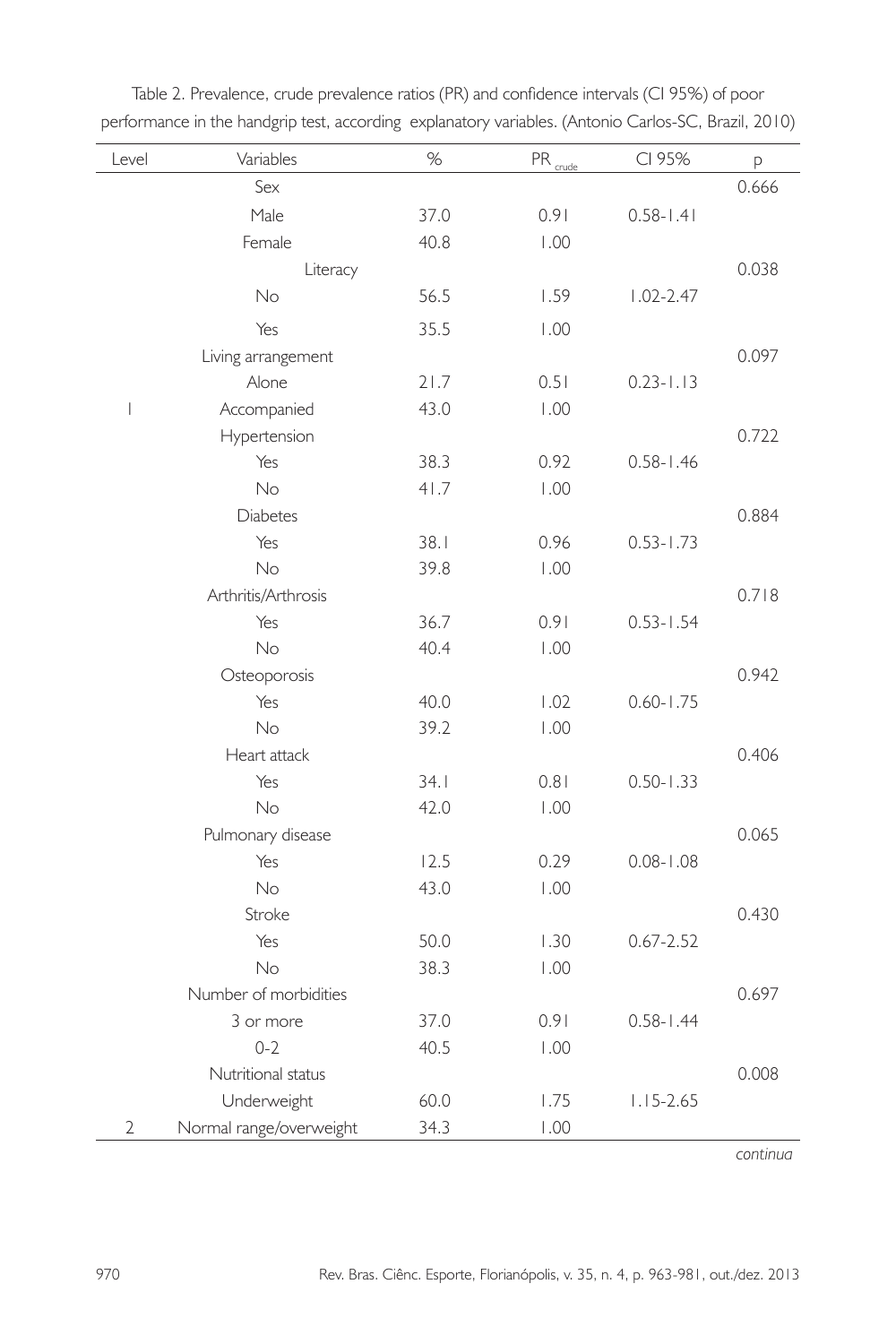| Level | Variables                 | %    | <b>PR</b><br>crude | CI 95%        | р       |
|-------|---------------------------|------|--------------------|---------------|---------|
|       | Smoker                    |      |                    |               | 0.789   |
|       | Current/ex-smoker         | 37.5 | 0.94               | $0.58 - 1.50$ |         |
|       | Never                     | 40.0 | 1.00               |               |         |
|       | Alcohol consumption       |      |                    |               | 0.385   |
|       | $2$ or $+$ day/week       | 50.0 | 1.31               | $0.71 - 2.41$ |         |
|       | 0-1 day/week              | 38.1 | 1.00               |               |         |
|       | Sitting time              |      |                    |               | 0.090   |
|       | $\geq 6h$ ./day           | 50.0 | 1.54               | $0.88 - 2.68$ |         |
|       | $\geq$ 4h. and $<$ 6h/day | 28.9 | 0.89               | $0.46 - 1.71$ |         |
|       | $<$ 4h./day               | 32.4 | 1.00               |               |         |
|       | Current working           |      |                    |               | 0.767   |
|       | <b>No</b>                 | 39.8 | 1.09               | $0.60 - 1.99$ |         |
|       | Yes                       | 36.4 | 1.00               |               |         |
|       | Cognitive status          |      |                    |               | < 0.001 |
|       | Cognitive deficit         | 66.7 | 2.23               | $1.51 - 3.29$ |         |
| 3     | No cognitive deficit      | 29.9 | 1.00               |               |         |

Table 3 presents the adjusted analysis (multiple Poisson model) for poor performance in the handgrip strength test. After intra-block and inter-block adjustments (hierarchical model), the variable sitting time did not reach the significance criterion  $(p \le 0.20)$ . Poor performance in the handgrip strength test remained positively associated with illiterate, underweight, and cognitive deficit. There was no associations between poor handgrip strength and variables living arrangement and pulmonary disease.

| Level          | Variables               | <b>PR</b><br>adjusted | IC 95%        | р     |
|----------------|-------------------------|-----------------------|---------------|-------|
|                | Literacy                |                       |               | 0.041 |
|                | <b>No</b>               | 1.55                  | $1.02 - 2.35$ |       |
|                | Yes                     | 1.00                  |               |       |
|                | Living arrangement      |                       |               | 0.118 |
|                | Alone                   | 0.52                  | $0.23 - 1.18$ |       |
|                | Accompanied             | 1.00                  |               |       |
|                | Pulmonary disease       |                       |               | 0.078 |
|                | Yes                     | 0.30                  | $0.08 - 1.15$ |       |
|                | <b>No</b>               | 1.00                  |               |       |
|                | Nutritional status      |                       |               | 0.020 |
|                | Underweight             | 1.57                  | $1.07 - 2.29$ |       |
| $\mathfrak{D}$ | Normal range/overweight | 1.00                  |               |       |

*Table 3. Adjusted prevalence ratios (PR) and confidence intervals (CI 95%) for poor performance in the handgrip test, according hierarchical analysis model. (Antonio Carlos-SC, Brazil, 2010)*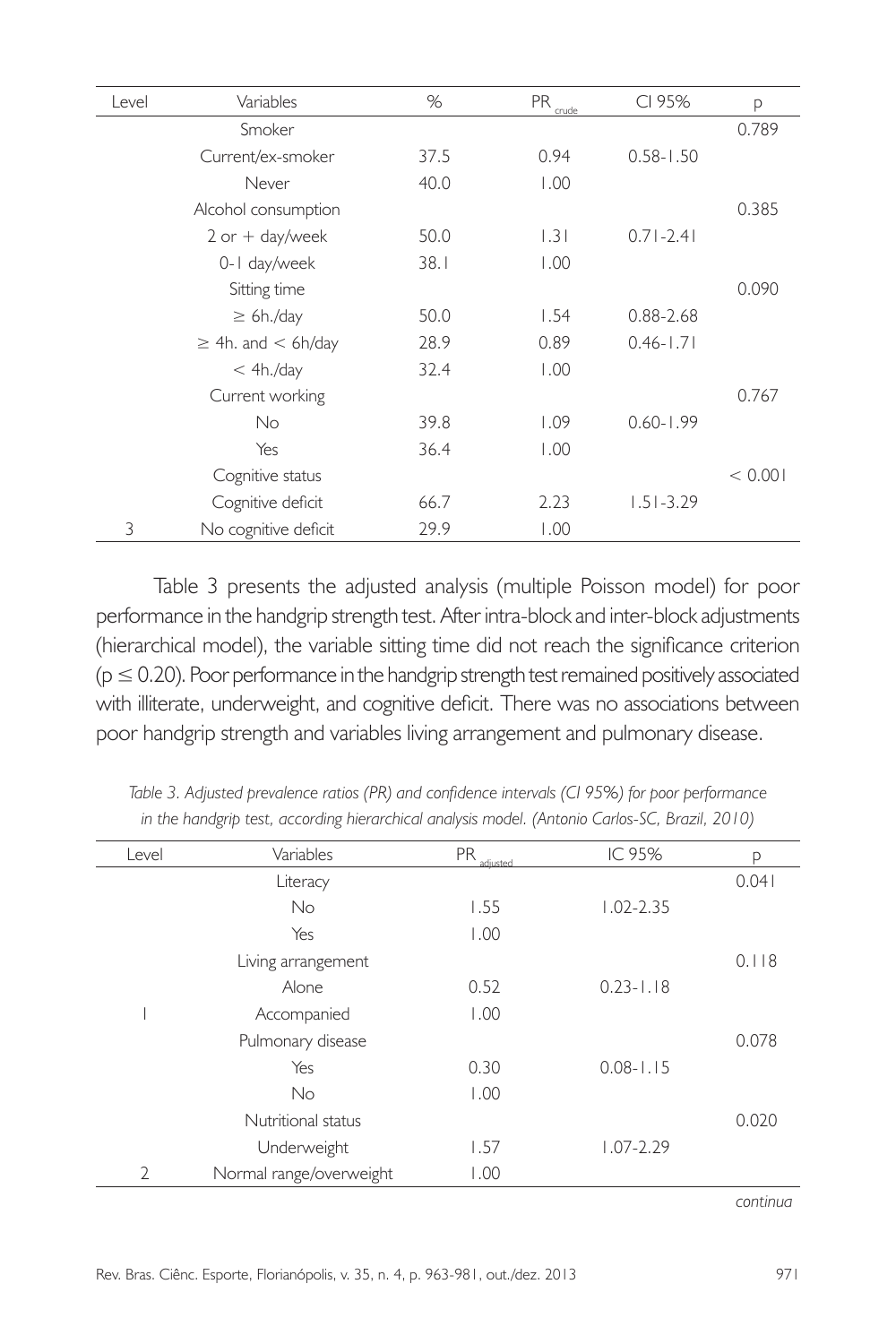| evel | Variables            | РR<br>adiuste | IC 95%        |       |
|------|----------------------|---------------|---------------|-------|
|      | Cognitive status     |               |               | 0.005 |
|      | Cognitive deficit    | .80           | $1.20 - 2.71$ |       |
|      | No cognitive deficit | .00           |               |       |

## LOWER LIMB STRENGTH/PHYSICAL FUNCTION AND ASSOCIATED FACTORS

The mean value in the lower limb strength/physical function test was 15.0  $\pm$ 5.7 seconds (7 to 32 seconds) for females ( $n = 52$ ), and 13.0  $\pm$  4.6 seconds (6 to 30 seconds) for males ( $n = 45$ ) ( $p < 0.01$ ). The prevalence of poor performance in this test was 48.5%.

The data in Table 4 shows the prevalence and results of the crude analysis of poor performance in the test (lower limb strength/physical function), according explanatory variables. Poor performance in the lower limb strength/ physical function test was more prevalent in the male ( $p = 0.014$ ), among individuals who reported more frequent consumption of alcoholic drinks ( $p = 0.012$ ) and those who reported spending less sitting time ( $p = 0.043$ ). There were no significant differences in relation to the other investigated variables.

Table 4. Prevalence, crude prevalence ratios (PR) and confidence intervals (CI 95%) of poor performance in the lower limb strength/physical function test, according explanatory variables. (Antonio Carlos-SC, Brazil, 2010)

| Level | Variables          | %    | <b>PR</b><br>crude | CI 95%        | р     |
|-------|--------------------|------|--------------------|---------------|-------|
|       | Sex                |      |                    |               | 0.014 |
|       | Male               | 62.2 | 1.70               | $1.11 - 2.60$ |       |
|       | Female             | 36.5 | 1.00               |               |       |
|       | Literacy           |      |                    |               | 0.138 |
|       | <b>No</b>          | 29.4 | 0.56               | $0.26 - 1.20$ |       |
|       | Yes                | 52.5 | 1.00               |               |       |
|       | Living arrangement |      |                    |               |       |
|       | Alone              | 40.0 | 0.79               | $0.44 - 1.41$ | 0.425 |
|       | Accompanied        | 50.6 | 1.00               |               |       |
|       |                    |      |                    |               |       |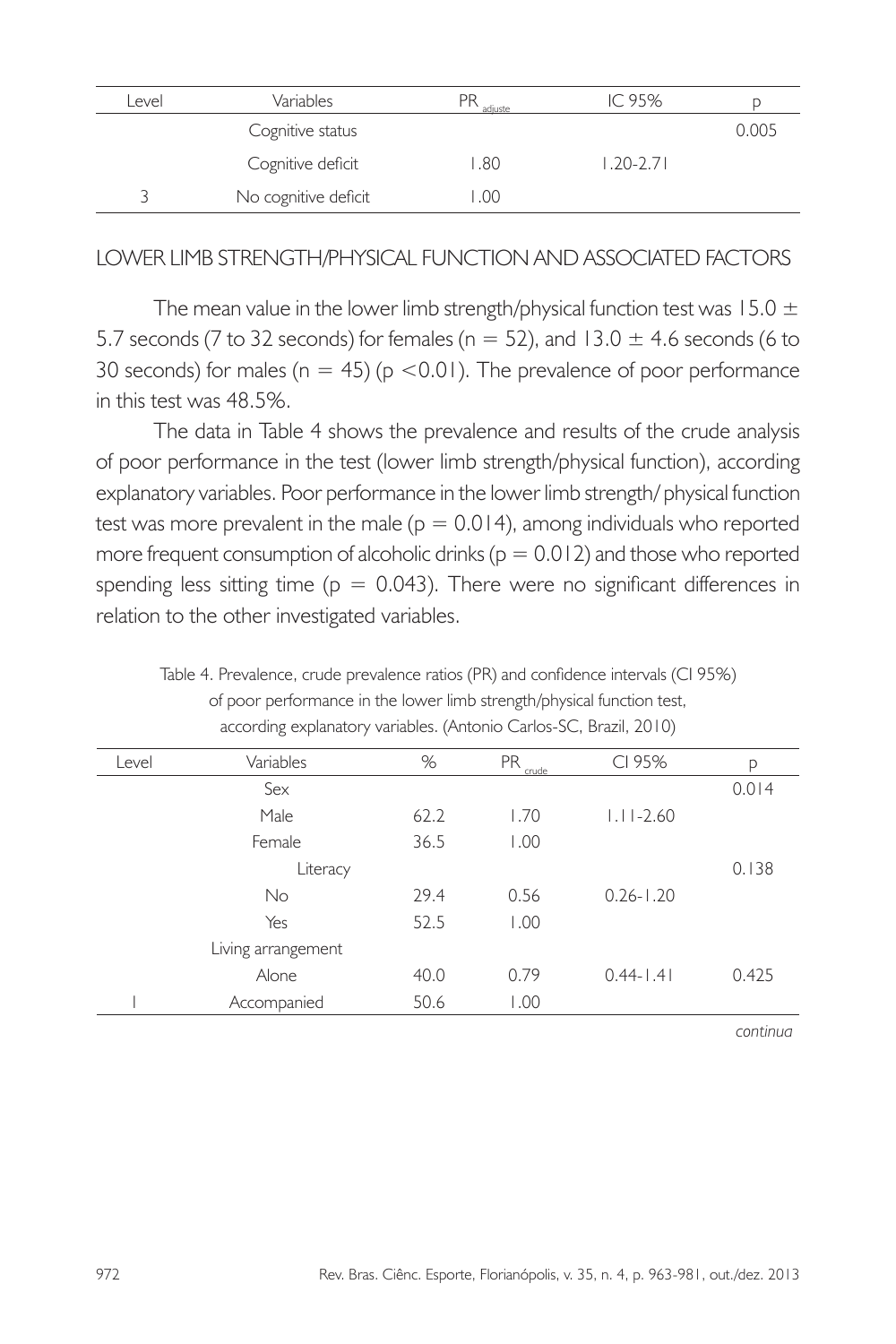| Level          | Variables                 | %            | PR <sub>coude</sub> | CI 95%        | p     |
|----------------|---------------------------|--------------|---------------------|---------------|-------|
|                | Hypertension              |              |                     |               | 0.632 |
|                | Yes                       | 50.0         | 1.12                | $0.69 - 1.82$ |       |
|                | <b>No</b>                 | 44.4         | 1.00                |               |       |
|                | <b>Diabetes</b>           |              |                     |               | 0.451 |
|                | Yes                       | 58.3         | 1.22                | $0.72 - 2.08$ |       |
|                | No                        | 47.6         | 1.00                |               |       |
|                | Arthritis/Arthrosis       |              |                     |               | 0.958 |
|                | Yes                       | 47.4         | 0.99                | $0.58 - 1.67$ |       |
|                | <b>No</b>                 | 48.1         | 1.00                |               |       |
|                | Osteoporosis              |              |                     |               | 0.505 |
|                | Yes                       | 41.2         | 0.81                | $0.44 - 1.49$ |       |
|                | No.                       | 50.6         | 1.00                |               |       |
|                | Heart attack              |              |                     |               | 0.781 |
|                | Yes                       | 50.0         | 1.06                | $0.68 - 1.65$ |       |
|                | No                        | 47.0         | 1.00                |               |       |
|                | Pulmonary disease         |              |                     |               | 0.899 |
|                | Yes                       | 50.0         | 1.04                | $0.59 - 1.83$ |       |
|                | <b>No</b>                 | 48.2         | 1.00                |               |       |
|                | Stroke                    |              |                     |               | 0.502 |
|                | Yes<br>No                 | 33.3<br>49.5 | 0.67<br>1.00        | $0.21 - 2.13$ |       |
|                | Number of morbidities     |              |                     |               | 0.526 |
|                | 3 or more                 | 43.8         | 0.86                | $0.54 - 1.36$ |       |
|                | $0 - 2$                   | 50.8         | 1.00                |               |       |
|                | Nutritional status        |              |                     |               | 0.673 |
|                | Underweight               | 52.9         | .                   | $0.67 - 1.84$ |       |
| $\overline{2}$ | Normal range/overweight   | 47.5         | 1.00                |               |       |
|                | Smoker                    |              |                     |               | 0.074 |
|                | Current/ex-smoker         | 60.6         | 1.44                | $0.96 - 2.14$ |       |
|                | Never                     | 42.2         | 1.00                |               |       |
|                |                           |              |                     |               |       |
|                | Alcohol consumption       |              |                     |               | 0.012 |
|                | $2$ or $+$ day/week       | 75.0         | 1.68                | $1.12 - 2.51$ |       |
|                | 0-1 day/week              | 44.7         | 1.00                |               |       |
|                | Sitting time              |              |                     |               | 0.043 |
|                | $\geq 6h$ ./day           | 46.2         | 0.71                | $0.44 - 1.16$ |       |
|                | $\geq$ 4h. and $<$ 6h/day | 35.1         | 0.54                | 0.33-0.90     |       |
|                | < 4h./day                 | 64.7         | 1.00                |               |       |
|                | Current working           |              |                     |               | 0.676 |
|                | No                        | 47.4         | 0.90                | $0.56 - 1.45$ |       |
|                |                           |              |                     |               |       |
|                | Yes                       | 52.4         | 1.00                |               |       |
|                | Cognitive status          |              |                     |               | 0.281 |
|                | Cognitive deficit         | 35.3         | 0.69                | $0.35 - 1.36$ |       |
| 3              | No cognitive deficit      | 51.3         | 1.00                |               |       |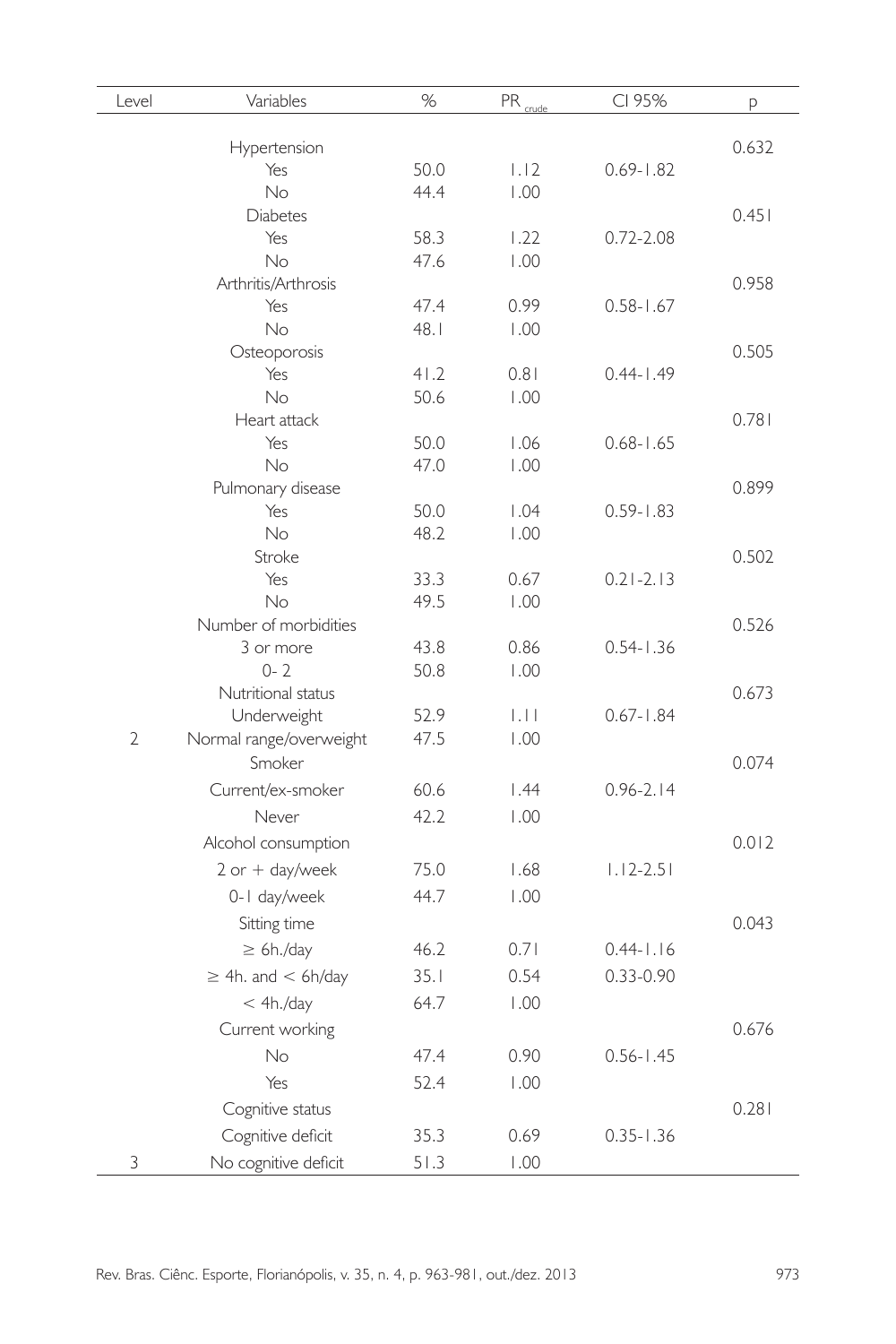Crude analysis results showed that variables sex, literacy, smoker, consumption of alcohol, sitting time and cognitive status reached statistical significance ( $p \le 0.20$ ) to be included in the multiple hierarchical model.

Table 5 presents the adjusted analysis (multiple Poisson model) poor performance in the lower limb strength/physical function test. After intra-block and inter-block adjustments, variables smoker and cognitive status did not remain in the model as they did not complying with the significance criterion ( $p \le 0.20$ ). The final model showed that poor performance in the lower limb strength/physical function test was associated with the male sex and with higher consumption of alcoholic drinks (2 or + day/week). No associations were verified between poor performance in this test and variable sitting time.

| Level | Variables                 | $\ensuremath{\mathsf{PR}}\xspace_{\underline{\text{adjusted}}}$ | CI 95%        | р     |
|-------|---------------------------|-----------------------------------------------------------------|---------------|-------|
|       | Sex                       |                                                                 |               | 0.005 |
|       | Male                      | 1.83                                                            | $1.20 - 2.79$ |       |
|       | Female                    | 1.00                                                            |               |       |
|       | Literacy                  |                                                                 |               | 0.078 |
|       | no                        | 0.49                                                            | $0.22 - 1.08$ |       |
|       | Yes                       | 1.00                                                            |               |       |
|       | Alcohol consumption       |                                                                 |               | 0.044 |
|       | $2$ or $+$ day/week       | 1.52                                                            | $1.01 - 2.29$ |       |
|       | 0-1 day/week              | 1.00                                                            |               |       |
|       | Sitting time              |                                                                 |               | 0.068 |
|       | $\geq 6h./day$            | 0.78                                                            | $0.50 - 1.22$ |       |
|       | $\geq$ 4h. and $<$ 6h/day | 0.56                                                            | $0.35 - 0.92$ |       |
| 3     | < 4h./day                 | 1.00                                                            |               |       |

Table 5. Adjusted prevalence ratios (PR) and confidence intervals (CI 95%) for poor performance in the lower limb strength/physical function test, according hierarchical analysis model. (Antonio Carlos-SC, Brazil, 2010)

## DISCUSSION

According the comprehensive literature search (Scielo and Medline), this is the first study carried out in Brazil that analyzes the association between muscular strength and socio-demographic factors, health conditions and lifestyle of oldest old subjects in a rural community in Southern Brazil. The results showed that poor performance in the handgrip strength test was positively associated with cognitive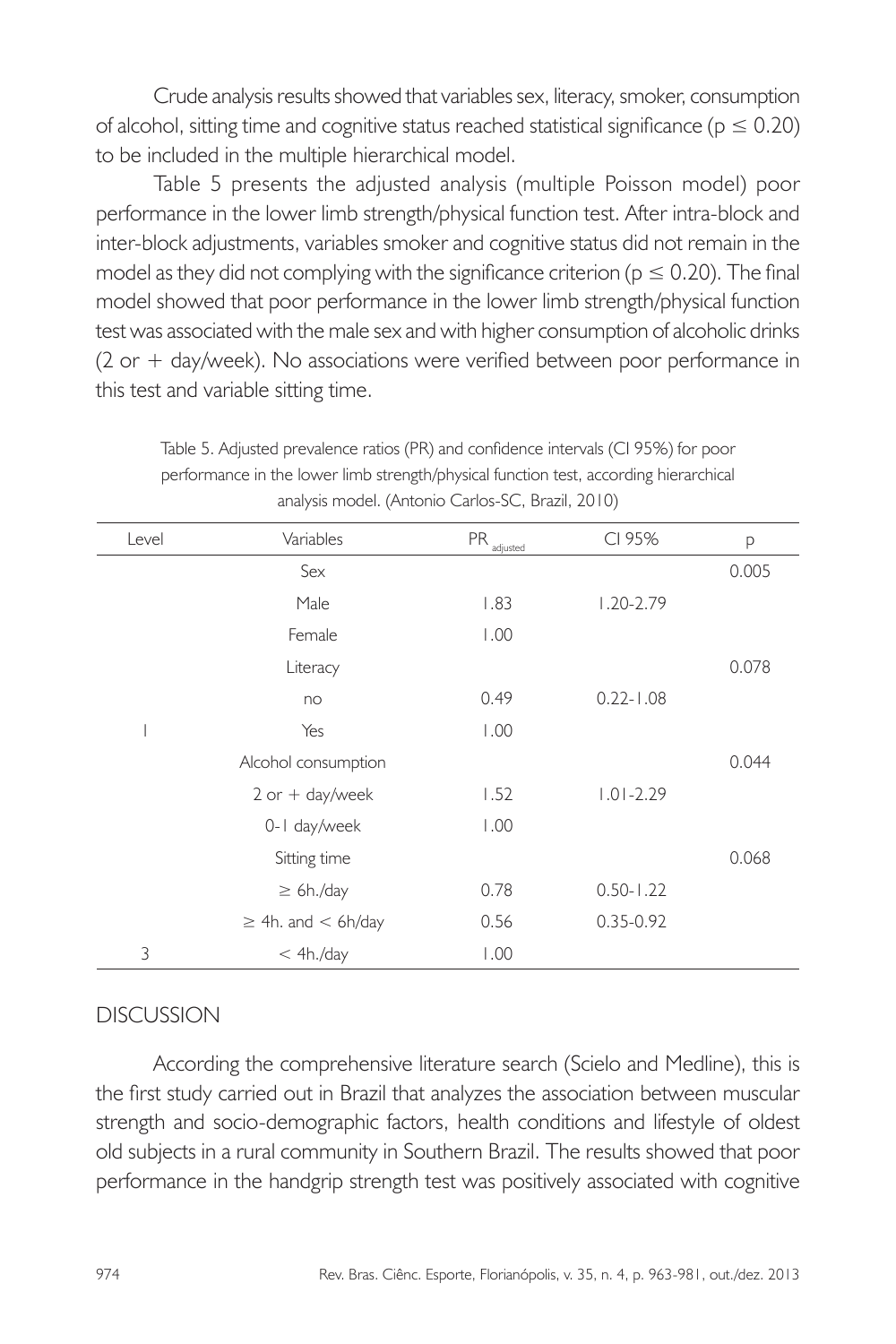deficit, illiterate and underweight, independent from the other variables. The poor performance in the lower limb strength/physical function test was positively associated with male sex and higher consumption of alcoholic drinks.

By analyzing handgrip strength in a survey that used the same methodology and instrument of the present study, it has been possible to verify that the values displayed by the men and women of Antônio Carlos were higher than those observed in the elderly (aged 80 and over) of São Paulo/Brazil (BARBOSA et al. *et al*., 2005). The differences in handgrip strength values probably reflect the activities and socio-environmental differences along the lifetime of the elderly. Antônio Carlos is a rural city and most elderly of the present study have worked in agriculture throughout the life, while in Sao Paulo, the biggest city of Brazil, it probably did not happened.

It's not clear how cognitive deficit might be associated with handgrip strength (AL SNIH *et al*., 2009; BOYLE *et al*., 2009). However, Raji et al. (2005) in a prospective study showed that the elderly who displayed "poor" (initial) cognitive status had a more significant decrease in handgrip strength than those with good cognition, independent from other demographic and health factors. Furthermore, loss of muscle strength can result of an underlying disease process that also leads to cognitive decline (BOYLE *et al*., 2009). The association between poor performance in the handgrip strength test and illiterate, observed in the present study, can be explained by the fact that individuals with more schooling have higher incomes, better access to health services, better health-related quality of life (LOUVISON *et al*., 2008), and thus , higher muscular strength.

The results showed that underweight was associated with a poor handgrip strength, as verified in other studies (BARBOSA *et al*., 2006; PIETERSE; MANANDHAR; ISMAIL, 2002). In oldest old subjects, underweight can be attributed to reduced muscle mass and body fat. Muscle mass is not the only factor responsible for muscular strength but its reduction affects (negatively) the muscular strength (THOMAS, 2007). The mean values of handgrip strength (kg) were higher for men than for women as observed in other studies. (BARBOSA et al., 2005; BARBOSA et al., 2011; PIETERSE; MANANDHAR; ISMAIL, 2002). We believe that the lack of association between handgrip strength and sex occurred because the categorization used in this test (different values for men and for women).

The differences between men and women in relation to physical capacity and specifically to muscular strength are well known. Hormonal differences, especially higher levels of testosterone and higher muscle mass observed in men, as well as higher levels of body fat in women, explain this difference (VALENTINE *et al*., 2009) in favor of men. Although men present a more pronounced reduction in muscular function with the advancement of age, in absolute terms this function is better than in women of all ages (DITROILO et al., 2010).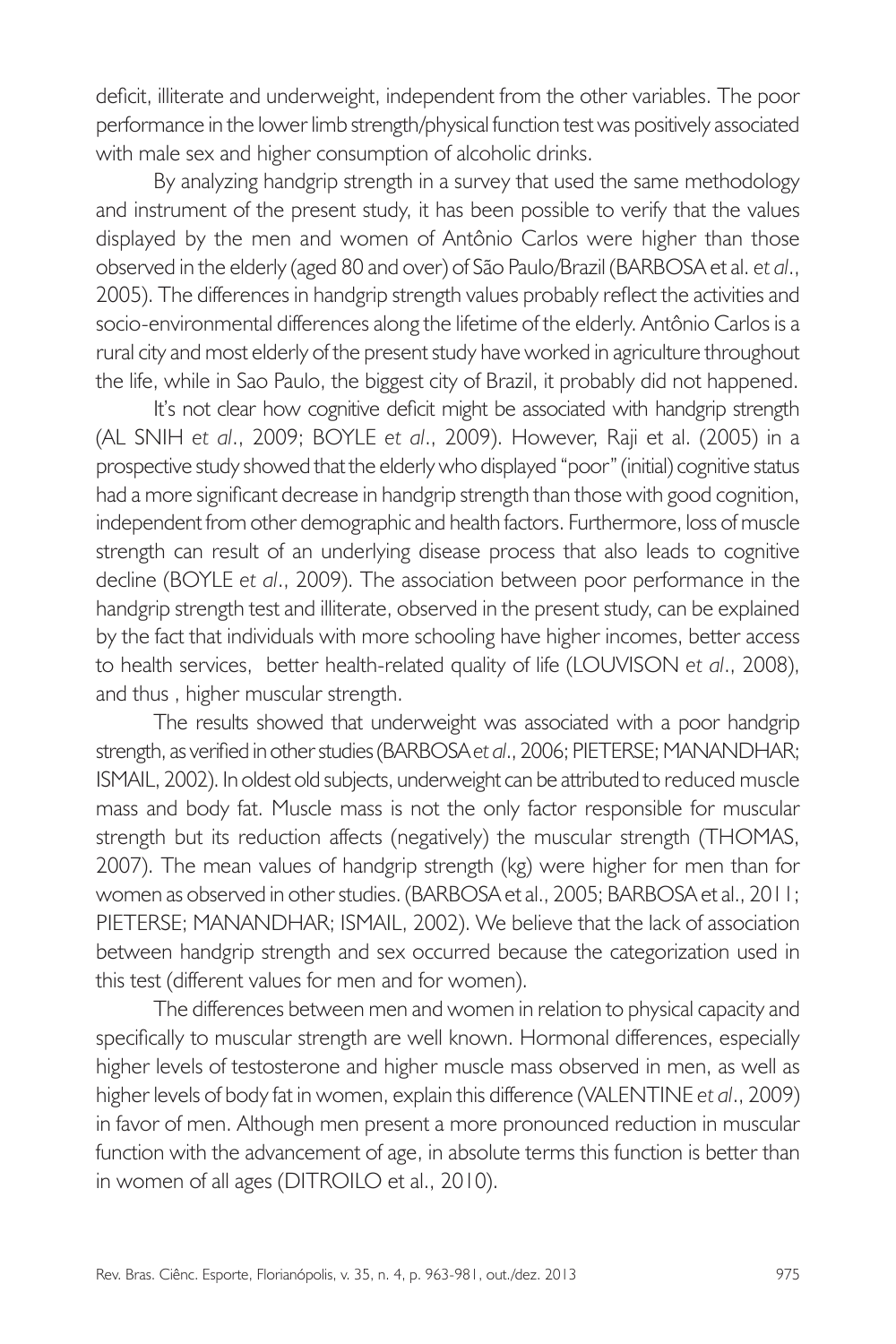The results of the present study have shown that men showed lower mean values (time in seconds) than women in the lower limbs strength/physical function test, as observed in other studies (BARBOSA et al., 2005; BARBOSA *et al*., 2011). However, poor performance in this test was associated with the male sex. This test is influenced by many psychological processes (as well as sensorimotor processes), such as anxiety, disposition, sensation of pain and depression (LORD *et al*., 2002). Thus, it is possible women be more receptive to perform the test than men. However, these variables were not assessed in the present study.

The final model showed that the consumption of alcohol twice or more in a week was associated to poor performance in the lower limbs strength/physical function test. The benefits and problems associated with the consumption of alcohol among the elderly are controversial. Some studies point out to benefits from light consumption regarding mortality (COSTANZO *et al*., 2010), diminished dementia (SOLFRIZZI *et al*., 2007), multiple cardiovascular events (RONKSLEY et al., 2011), motor performance and functional capacity (CAWTHON *et al*., 2007). Disorders arising from excessive alcohol consumption among the elderly are common and is associated with a number of health problems, such as a higher number of falls, mental confusion, depression (O'CONNELL *et al*., 2003) and poor performance in motor tasks (CAWTHON *et al*., 2007). Additionally, the alcohol consumption can be associated with the use of medicinal drugs and the presence of co-morbidities.

The study carried out with 5962 men (aged 65 and over), showed that the association between alcohol consumption and motor performance displays a U curve, that is, both nondrinkers and individuals with high levels of alcohol consumption had a worse performance in physical tests, including the "sitting down and getting up" test (CAWTON *et al*., 2007). The authors used the CAGE (EWING, 1984) questionnaire to identify people with drinking problems who should respond to questions about quantities ingested per week and per year, and classifying them in 6 categories (nondrinkers, intermittent use, low consumption, moderate-low consumption, moderate-high consumption, and excessive consumption).

The present study did not determine how many glasses of alcoholic beverage the individuals had per day, but how many days a week they had a drink, which can be a limitation of the study and can make it difficult to compare it with the study by Cawton et al. (2007). Other differences, such as the age of the elderly, as well as their health conditions and lifestyle, make it difficult to compare both studies.

The factors associated with poor performance in the handgrip strength test and lower limb strength/physical function test were different. This difference may be due to the characteristics of the tests. Although both are considered to be objective measurements, the first test verifies isometric strength (kilograms),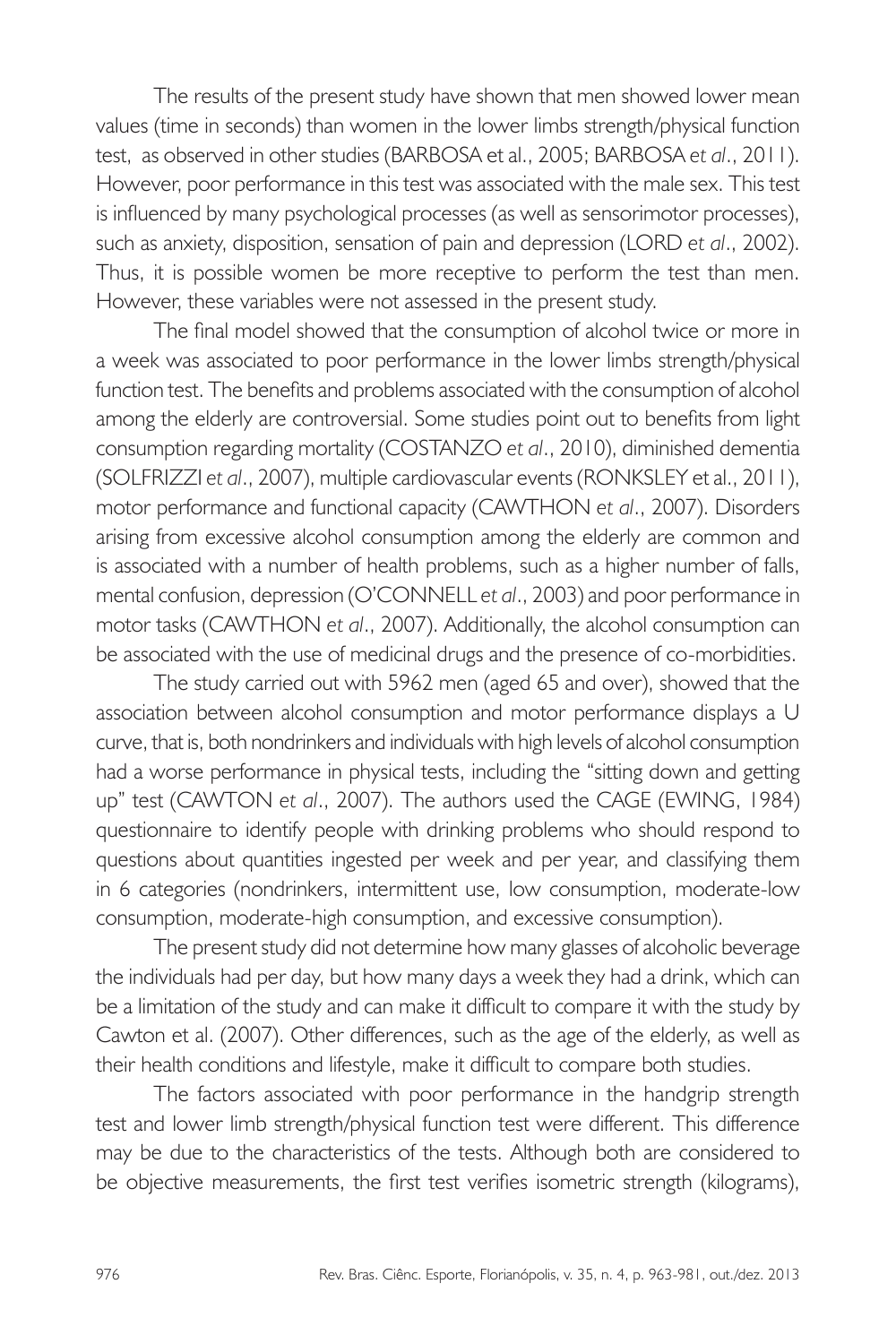whereas the lower limb strength/physical function test is seen as an indicator or a close measure of the strength of lower limbs (RIKLI, JONES 1999; LORD *et al*., 2002). Furthermore, along their lifetime, decrease in muscular strength seems to be enhanced in the lower limbs (DITROILO *et al*., 2010), due also to differences in movement patterns. Also, while the upper limbs are innervated only through the brachial plexus, the lower limbs are innervated via the lumbar plexus and the sacral plexus, involving a larger quantity of muscles. This can generate greater difficulty of contraction between muscles, muscle shortening, and also contribute to increasing muscle weakness (THOMAS, 2007).

No association between motor performance and the presence of diseases were observed in this study, as evidenced by other authors (LOUIE; WARD, 2010; CASTANEDA-SCEPPA et al., 2010). However, it is important to highlight that diseases/pathologies can lead to functional limitation and consequent disability (RIKLI; JONES, 1999).

Finally, we should recognize some limitations and strengths points of the present study. Strengths include the total population of oldest old of Antônio Carlos, involve elderly from a rural area, and the use of the questionnaire and tests previously utilized in national (BARBOSA *et al*., 2005; BARBOSA *et al*., 2006; LEBRÃO, LAURENTI, 2005) and international (ALBALA *et al*., 2005; BARBOSA *et al*., 2011) studies. The cross-sectional design precludes making any causal inferences between poor performance in the tests and explanatory variables. Other of the possible limitations of this study was the use of self-reported information concerning the occurrence of morbidities and sitting time. However, it is import to note that data collection occurred with the assistance of health community agents, which knew all the oldest old, and confirmed the presence of morbidities.

#### CONCLUSIONS

The results obtained in the present study allow us to conclude that impaired cognitive status, not knowing how to read or write and underweight are independently associated with poor performance in the handgrip strength test. The male sex and consumption of alcoholic beverages twice or more a week are associated with poor performance in the lower limb strength test. Although the results identify an association between poor performance in the tests and these variables, they do not establish a cause and effect relationship. We presented the results to health professionals of Antônio Carlos, and we expect that the data are useful as indicators to public health surveillance, and to the development of prevention and intervention actions. Furthermore, the data could be used as reference for elderly from municipalities with similar characteristics.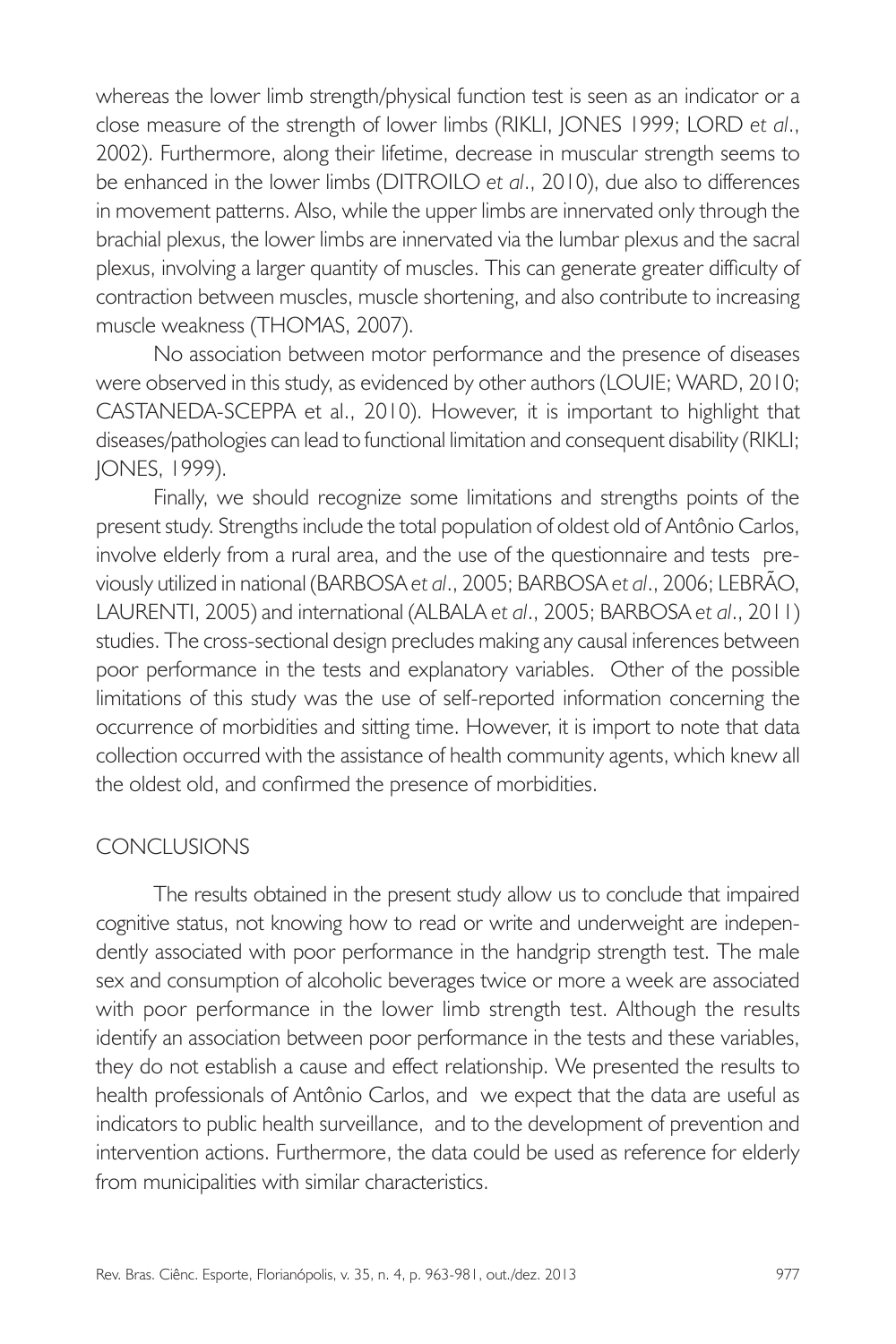## Força muscular e fatores associados em idosos longevos

*RESUMO: O objetivo deste estudo transversal de base populacional e domiciliar foi avaliar os fatores associados à força muscular em idosos longevos (≥ 80 anos), residentes em área rural, no sul do Brasil. Foram entrevistados 56 homens (85,0 ± 4,4 anos) e 78 mulheres (84,5 ± 4,8 anos. A prevalência de desempenho fraco no teste de força de preensão manual (foi 39,2%, sendo associado ao analfabetismo, baixo peso e déficit cognitivo. O desempenho fraco no teste "sentar e levantar" (força de membros inferiores/função física) foi observado em 48,5% dos idosos, sendo mais prevalente entre os homens e entre os que consumiam mais bebidas alcoólicas. Os resultados poderão ser usados como indicadores para vigilância em saúde e no desenvolvimento de ações de intervenção e prevenção.*

*Palavras-chave: Idoso de 80 anos ou mais; força da mão; estudos de tempo e movimento.*

## Fuerza muscular y factores asociados en ancianos muy viejos

*RESUMO: El objetivo de este estudio transversal de base poblacional y domiciliar fue evaluar los factores asociados a la fuerza muscular en ancianos muy viejos (≥ 80 anos) residentes en área rural, en el sur de Brasil. Fueron entrevistados 56 hombres (85,0±4,4 años) y 78 mujeres (84,5±4,8 años). La frecuencia de desempeño débil en la prueba de fuerza de la mano fue 39,2%, siendo asociada al analfabetismo, bajo peso y déficit cognitivo. El desempeño débil en la prueba "sentar y levantar" (fuerza de miembros inferiores/función física) fue observado en 48,5% de los ancianos, siendo más prevalente entre los hombres y entre los que consumían más bebidas alcohólicas. Los resultados podrán ser usados como indicadores para vigilancia en salud y en el desarrollo de acciones de intervención y prevención.*

*PALABRAS CLAVE: Anciano de 80 o más años; fuerza de la mano; estudios de tiempo y movimiento.*

#### **REFERENCES**

ALBALA, C. *et al*. Encuesta Salud, Bienestar y Envejecimiento (SABE): metodología de la encuesta y perfil de la población estudiada. *Revista Panamericana de Salud Pública*, Washington, v. 17, n. 5/6, p. 307-22, jun. 2005.

AL SNIH, S. *et al*. Frailty and incidence of activities of daily living disability among older Mexican Americans. *Journal of Rehabilitation Medicine*, Uppsala, v. 41, n. 11, p. 892-897, nov. 2009.

AMERICAN ACADEMY OF FAMILY PHYSICIANS. AMERICAN DIETETIC ASSOCIATION; NATIONAL COUNCIL ON THE AGING. *Nutrition screening e intervention resources for healthcare professionals working with older adults*. Washington, 2002. Disponível em: <http://www. eatright.org/cps/rde/xchg/ada/hs.xsl/nutrition\_nsi\_ENU\_HTML.htm>. Acesso em: 21 jul. 2008.

ARTS, I. E. *et al*. Vascular status and physical functioning: the association between vascular status and physical functioning in middle-aged and elderly men: a cross-sectional study. *European Journal of Preventive Cardiology*, Sophia Antipolis, v. 17, n. 2, p. 211-6, apr. 2010.

BARBOSA, A. R. *et al*. Functional limitations of Brazilian elderly by age and gender differences: data from SABE. *Cadernos de Saúde Pública*, Rio de Janeiro, v. 21, n. 4, p. 1177-1785, jul/ago. 2005.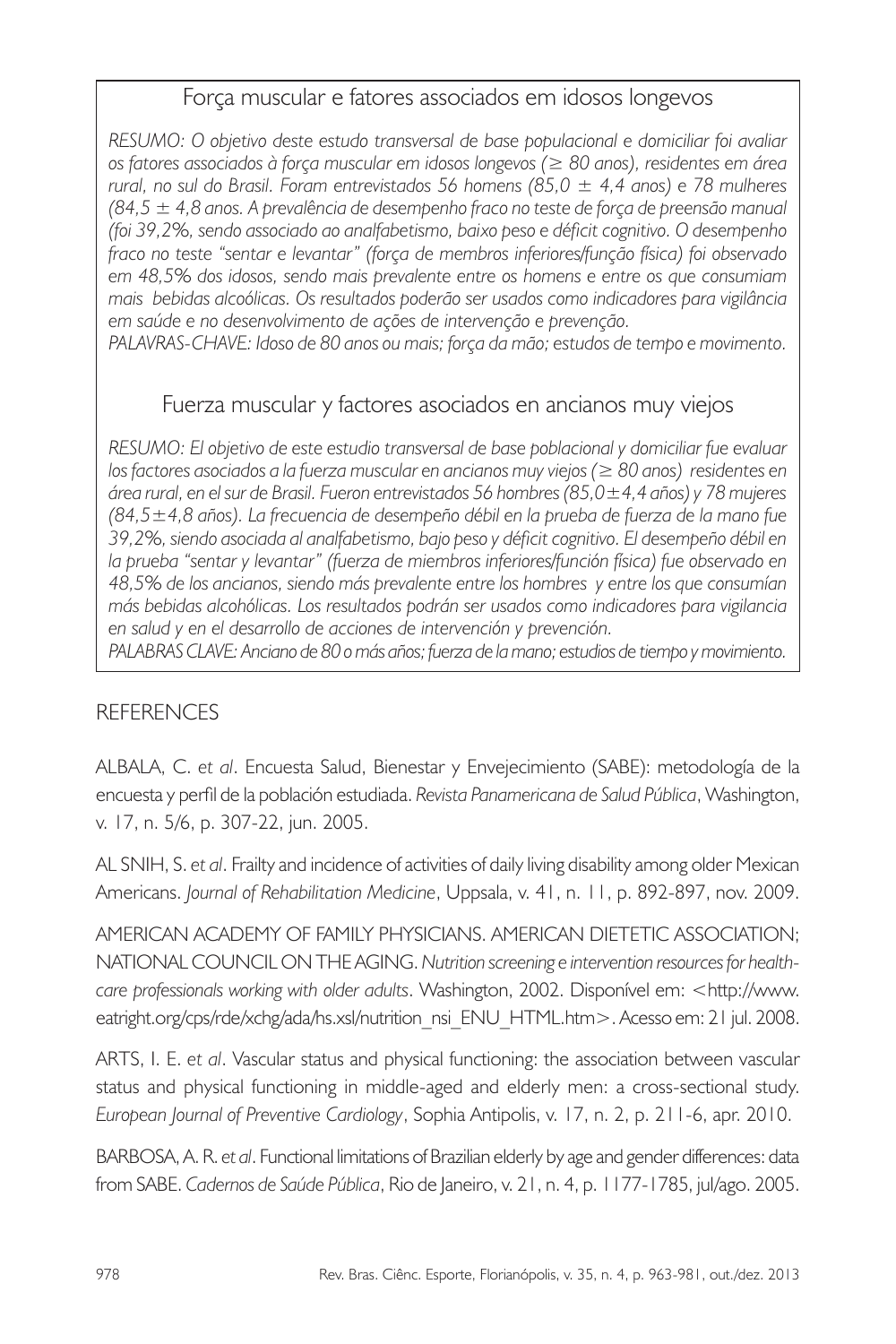BARBOSA, A. R. *et al*. Relação entre estado nutricional e força de preensão manual em idosos do Município de São Paulo, Brasil: dados da Pesquisa SABE. *Revista Brasileira de Cineantropometria e Desempenho Humano*, Florianópolis, v. 8, n. 1, p. 37-44, abr. 2006.

BARBOSA, A. R. *et al*. Age and gender differences regarding physical performance in the elderly from Barbados and Cuba. *Revista de Salud Pública*, Bogotá, v. 13, n. 1, p. 54-66, feb. 2011.

BRANDÃO, J. R. M. *et al*. The family health system: analysis of a health survey in São Paulo, Brazil. *Journal of Epidemiology & Community Health*, London, v. 65, n. 6, p. 483-490, jun. 2011.

BOYLE, P.A. *et al*. Association of muscle strength with the risk of Alzheimer Disease and the rate of cognitive decline in community-dwelling older persons. *Archives of Neurology*, New York, v. 66, n. 11, p.1339-1344, nov. 2009.

CASTANEDA-SCEPPA, C. *et al.* Physical function and health status in aging puerto rican adults: the Boston puerto rican health study. *Journal of Aging and Health*, Newbury Park, v. 22, n. 5, p. 653-672, aug. 2010.

CAWTHON, P. M. *et al*. Alcohol use, physical performance, and functional limitations in older men. *Journal of the American Geriatrics Society*, Malden, v. 55, n. 2, p. 212-220, feb. 2007.

CHUMLEA, W. C. *et al*. Prediction of body weight for the nonambulatory elderly from anthropometry. *Journal of the American Dietetic Association*, Chicago, v. 88, n. 5, p. 564-568, may 1988.

CHUMLEA, W. C.; ROCHE, A. F.; MUKHERJEE, D. *Nutritional assessment of the elderly through anthropometry*. Washington: Wright State University School of Medicine, 1987.

COSTANZO, S. *et al.* Alcohol consumption and mortality in patients with cardiovascular disease: a meta-analysis. *Journal of the American College Cardiology*, San Diego, v. 55, n. 13, p. 1339-1347, mar. 2010.

CRAIG, C. L. *et al*. International Physical Activity Questionnaire: 12-country reliability and validity. *Medicine & Science in Sport & Exercise*, Indianapolis, v. 35, n. 8, p. 1381-1395, aug. 2003.

DEN OUDEN, M. E. *et al*. Physical performance characteristics related to disability in older persons: a systematic review. *Maturitas*, Oxford, v. 69, n. 3, p. 208-219, jul. 2011.

DITROILO, M. *et al*. Effects of age and limb dominance on upper and lower limb muscle function in healthy males and females aged 40-80 years. *Journal of Sports Sciences*,Walsall, v. 28, n. 6, p. 667-677, apr. 2010.

EWING, J. A. Detecting alcoholism: the CAGE questionnaire. *The Journal of the American Medical Association*, Chicago, v. 252, n. 14, p. 1905-1907, oct. 1984.

FREDERIKSEN, H. *et al*. Age trajectories of grip strength: cross-sectional and longitudinal data among 8342 danes aged 46 to 102. *Annals of Epidemiology*, Philadelphia, v. 16, n. 7, p. 554-562, jan. 2006.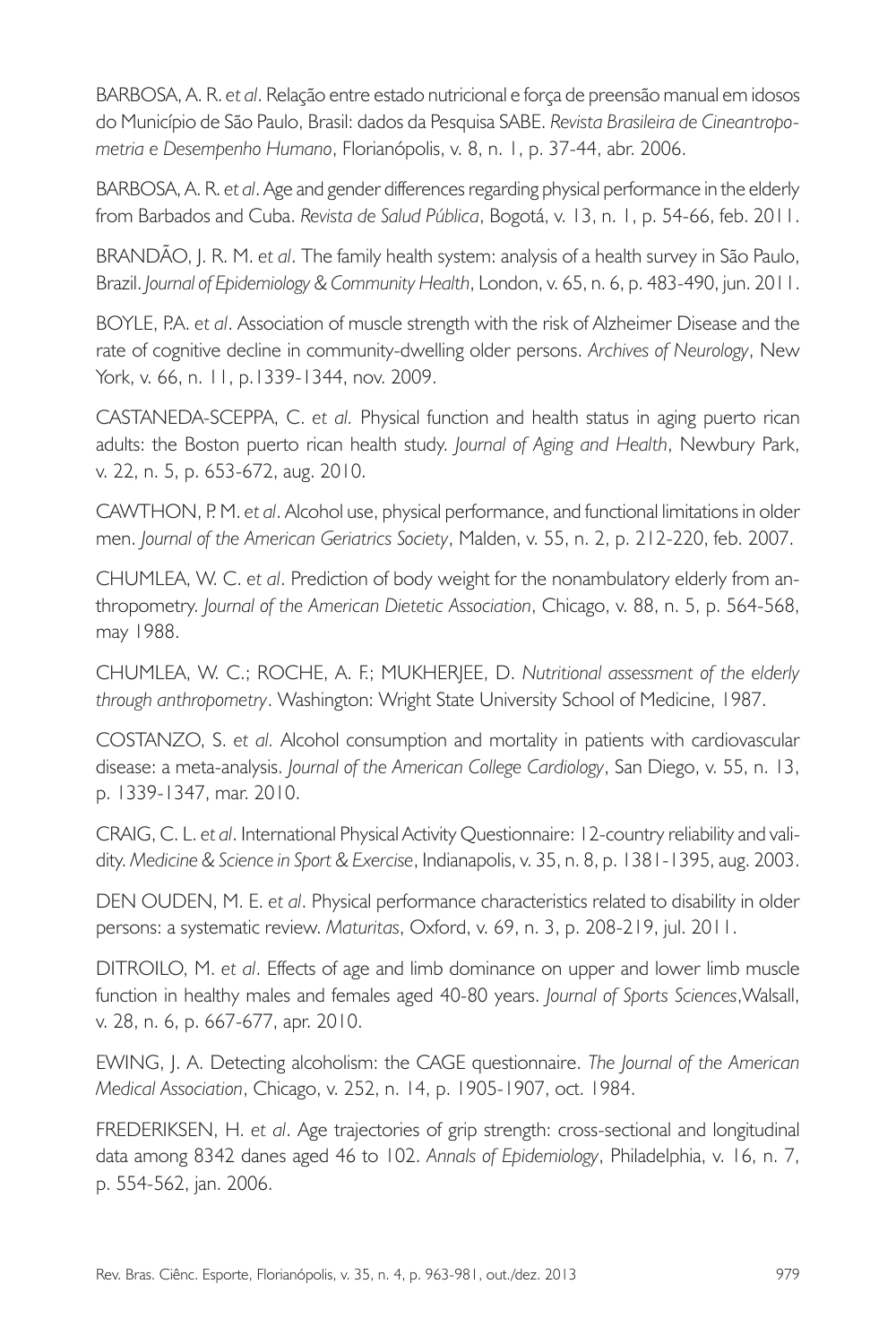ICAZA, M. C.; ALBALA, C. *Projeto SABE. Minimental State Examination (MMSE) del estudio de dementia em Chile*: análisis estatístico. Washington: Organización Panamericana de La Salud, 1999.

INSTITUTO BRASILEIRO DE GEOGRAFIA E ESTATÍSTICA (IBGE). *Indicadores sociodemográficos e de saúde no Brasil 2009*. Brasília, 25 maio 2011. Disponível em: <http://www. ibge.gov.br>. Acesso em: 25 maio 2011.

KIRKWOOD, T. B. L. A systematic look at an old problem: as life expectancy increases, a systems-biology approach is needed to ensure that we have a healthy old age. *Nature*, London, v. 451, n. 7179, p. 644-647, feb. 2008.

KUH, D. *et al*. Grip strength, postural control, and functional leg power in a representative cohort of British men and women: associations with physical activity, health status, and socioeconomic conditions. *The Journal of Gerontology*, Serie A: biological sciences medical sciences, Oxford, v. 60, n. 2, p. 224-231, feb. 2005.

LEBRÃO, M. L.; LAURENTI, R. Health, well-being and aging: the SABE study in São Paulo, Brazil. *Revista Brasileira de Epidemiologia*, São Paulo, v. 8, n. 2, p. 127-141, jun. 2005.

LING, C. H. Y. *et al*. Handgrip strength and mortality in the oldest old population: the Leiden 85-plus study. *Canadian Medical Assocation Journal*, Ottawa, v. 182, n. 5, p. 429-435, mar. 2010.

LORD, S. R. *et al*. Sit-to-stand performance depends on sensation, speed, balance, and psychological status in addition to strength in older people. *The journal of gerontology, serie a: biological sciences medical sciences*, Oxford, v. 57, n. 8, p. M539-M543, aug. 2002.

LOUIE, G. H.; WARD, M. M. Association of measured physical performance and demographic and health characteristics with self-reported physical function: implications for the interpretation of self-reported limitations. *Health and Quality of Life Outcomes*, v. 8, p. 84, aug. 2010.

LOUVISON, M. C. et al. Inequalities in access to health care services and utilization for the elderly in São Paulo, Brazil. Revista de Saúde Pública, São Paulo, v. 42, n. 4, p. 733-740, aug. 2008.

O'CONNELL, H. *et al*. Alcohol use disorders in elderly people- redefining an age old problem in old age. *British Medical Journal*, London, v. 327, n. 7416, p. 664-667, sept. 2003.

PIETERSE, S.; MANANDHAR, M.; ISMAIL, S. The association between nutritional status and handgrip strength in older Rwandan refugees. *European Journal of Clinical Nutrition*, London, v. 56, n. 10, p. 933-939, oct. 2002.

PROGRAMA DAS NAÇÕES UNIDAS PARA O DESENVOLVIMENTO. *Atlas de desenvolvimento humano no Brasil*. Brasília, 12 maio 2009. Disponível em: <http://www.pnud.org. br/atlas/textos\_analiticos/index.php>. Acesso em: 12 maio 2009.

RAJI, M. A. *et al*. Cognitive status, muscle strength, and subsequent disability in older Mexican Americans. *Journal of the American Geriatrics Society*, Malden, v. 53, n. 9, p. 1462-1468, sept. 2005.